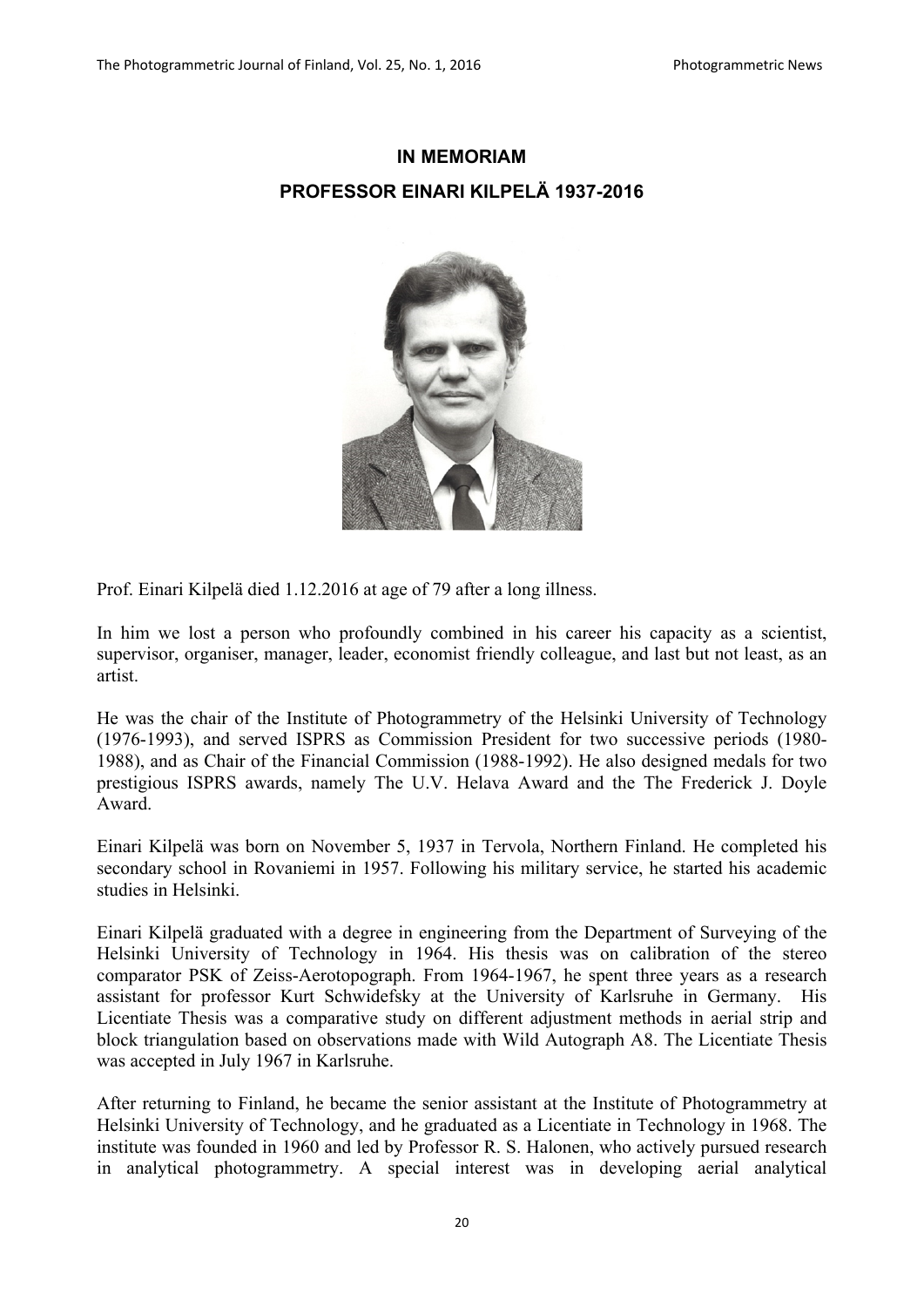photogrammetry based on image observations rather than on model coordinates. In 1968, aerial triangulation had already become widely applied in Finland and was also used by Finnish consulting companies in their international mapping projects. Einari Kilpelä's doctoral research work was on theoretical investigation of the accuracy of the bundle block adjustment. He graduated as a Doctor of Technology in June 1970.

After his graduation, he was nominated as a researcher in the Laboratory of Land Use at the Technical Research Center of Finland (VTT). In 1972 Einari Kilpelä received a one-year grant from the W. K. Kellogg Foundation to visit remote sensing institutes in the USA. He spent a brief tenure as a post-doctoral fellow at the Watershed Science at Colorado State University and as a visiting scientist at the Earth Observations Division of the Lyndon B. Johnson Space Center in Houston, Texas.

During his stay in the USA, Einari Kilpelä visited numerous research institutes, instrument manufacturers and companies involved with remote sensing technologies and applications. At the beginning of 1974, he received remarkable domestic funding to initiate interdisciplinary research in remote sensing in Finland. The three-year project was based at the Laboratory of Land Use in VTT and it collected Finnish research institutes to collaboratively concentrate on applications in forestry, geology and hydrology. The goal was to develop remote sensing applications suitable for the inventory and monitoring of natural resources within Finnish circumstances.

In 1976, Einari Kilpelä was nominated as a professor of photogrammetry at the Helsinki University of Technology after the sudden death of Professor R. S. Halonen. During the summer, the International Congress of Photogrammetry organised by the International Society of Photogrammetry (ISP) was held in Helsinki, and Einari Kilpelä was responsible for the coordination of the technical program. After the congress, he got to chair the Working Group of ISP Commission III on "Compensation of systematic errors of image and model coordinates". Analytical photogrammetry again became the main focus of Einari Kilpelä's academic research. However, now the combination of photogrammetry and remote sensing meant that the trend within this focus will lead to a technological transfer process from analog to digital.

Under Einari Kilpelä's leadership, the Institute of Photogrammetry became internationally involved with the front-end research on analytical photogrammetry. He had the capacity to increase both the academic and financial resources domestically and to support networking with colleagues internationally - especially the active exchange and common processing of experimental data as well as the publication of results within the working group and later within the commission was largely due to the organisational capacity of Einari Kilpelä in his works.

He was nominated president of Commission III of the International Society of Photogrammetry and Remote Sensing, now ISPRS, on "Mathematical Analysis of Data" twice, first in 1980 in Hamburg, and then in 1984 in Rio de Janeiro. The inter-congress symposia of the Commission III were held in Espoo in 1982 and in Rovaniemi in 1986. The meeting in Rovaniemi was titled "From analytical to digital", and can really be regarded as a kind of culmination point where the methodological research on analytical photogrammetry was changing over to applications of digital photogrammetry. In 1988 at the Congress in Kyoto, Einari Kilpelä was elected chair of the Financial Commission of the ISPRS.

During his academic career, Einari Kilpelä was included in several societal and scientific organisations with remarkable reputations. In addition to the aforementioned, the following were listed in the biographic directory of the Professors in Finland (2007): 1976-1992, Member of the